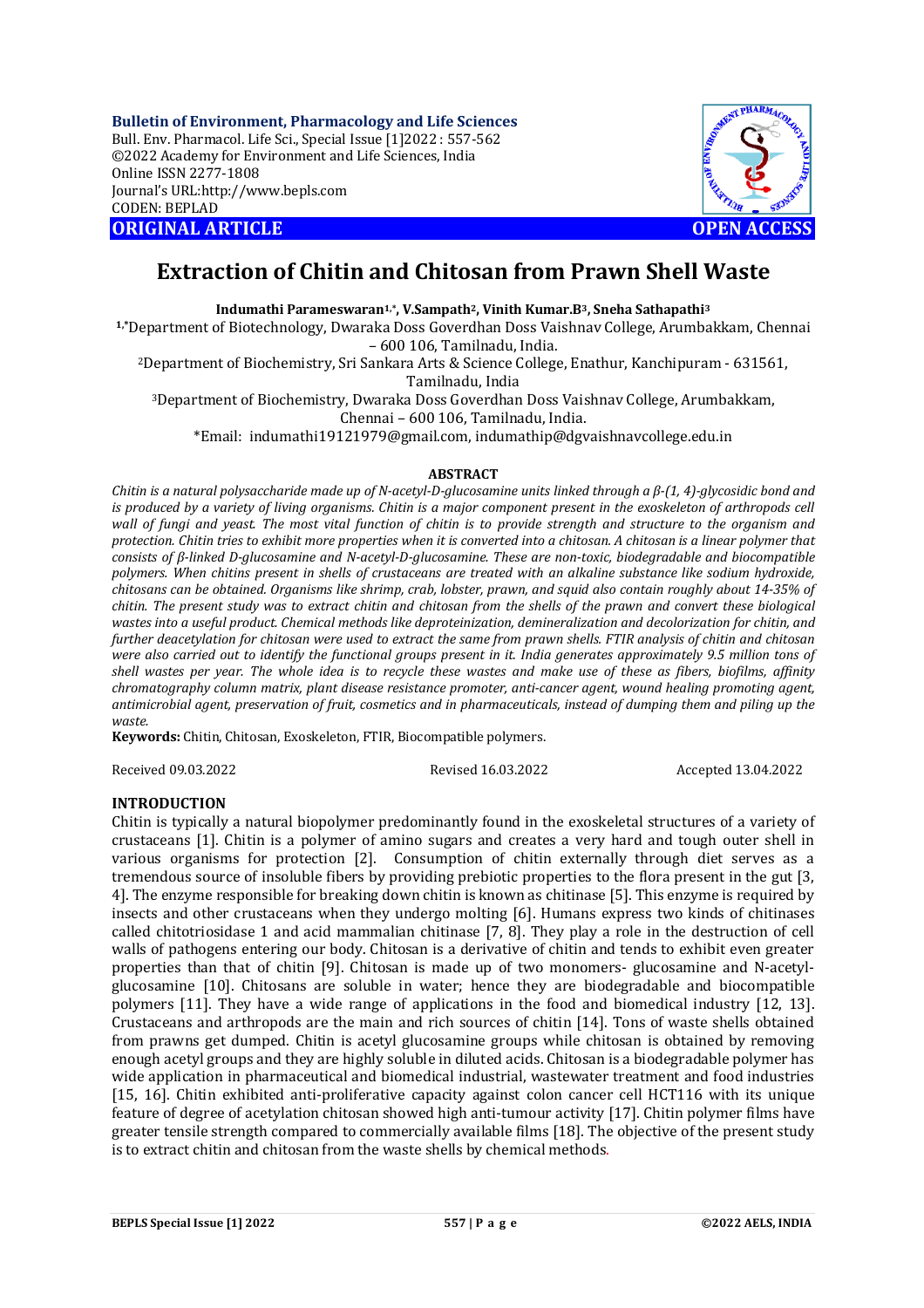### **MATERIAL AND METHODS**

Prawn shell was collected from a local fish market at Aminjikarai, Chennai, Tamil Nadu. The prawn shell was washed 2 to 3 times with tap water, further with distilled water, dried in the oven at 60°C for 24 hours and later they were powdered and stored in – 4°C until use.

### **Extraction of Chitin and Chitosan:**

Powered prawn shell of 25g was deproteinized using 3.5% sodium hydroxide and kept in oven at 65°C for 2 hours. Then the samples were washed using distilled water and filtered. The filtrate was discarded and residue was further demineralized using 1N Hydrochloric acid. Later the samples were decolourized using 1% Potassium permanganate followed by addition of 1% Oxalic acid obtained chitin. Chitin extract was further deacetylated to obtain chitosan using 50% Sodium Hydroxide and content was incubated at 121°C for 30 minutes. This mixture is filtered and filtrate is discarded and the obtained residue was chitosan [19].

### **PHYSICO CHEMICAL ANALYSIS**

### **Determination of ash content:**

Chitin and chitosan of 2gm were taken in two different crucibles. The crucibles were weighed and placed in pre-heated oven at 100°C for 3 hours and transferred to a muffled furnace till the substances turned completely into ashes. Further, it was cooled and weighed and the ash content of samples was calculated using the standard formula [20].

### **Determination of moisture content:**

Chitin and chitosan of 1 gm each was taken in a crucible and placed in oven at 100°C for 3 hours. It was then cooled and weighed. The process was repeated for about 2 to 3 times till a constant weight was obtained. The moisture content of sample was calculated using the standard formula [19].

### **Estimation of carbohydrate by Anthrone method:**

100 mg of Chitin and chitosan was added to 5ml of 2.5 N Hydrochloric acids and heated for 30 minutes at  $65 \cdot$  C, the samples were cooled and neutralized with sodium bicarbonate the volume was made upto 100ml with distilled water, centrifuged and supernatant were used for the estimation of carbohydrate by Anthrone method [21].

### **Estimation of protein by Lowry's method:**

1g of chitin and chitosan samples was taken and 5ml of 10% TCA was added to it. The solution was kept in ice for 30 minutes. The Homogenate was centrifuged at 1000rpm for 20 minutes and the supernatant was discarded. The pellet obtained was dissolved in 5ml of 0.1N sodium hydroxide. This extract was used for estimation of protein by Lowry's method [22].

### **Estimation of calcium:**

Ash of each 5 gm of chitin and chitosan was dissolved in a few drops of 0.1N Hydrochloric acid and the solution was made up to 100ml in a standard flask. 20ml of this solution was taken and made up to 40ml by adding 20ml of 4% ammonium oxalate and kept overnight to allow precipitation of calcium oxalate. It was then filtered and then washed with ammonium hydroxide (2-3 times). After washing the precipitate was dissolved in 100ml of 2N sulphuric acid and heated to bearable warmth (60°C). The liberated Oxalic acid was then titrated against potassium permanganate. The titration value was noted and the amount of calcium present in a given food sample was calculated [23].

### **Anti-microbial activity:**

The antimicrobial properties of sample chitin and chitosan were tested against gram-positive bacteria (*Staphylococcus aureus*) and gram-negative bacteria (*Escherichia coli, Klebsiella aureus, Pseudomonas*) by Agar well diffusion method. 50μl of extracts in different concentrations was added to respective wells. The plates were placed in the refrigerator for 30mins to let the extracts diffuse well into the agar. Then, the plates were incubated at 37°c for 24hrs under aerobic conditions. After incubation, confluent bacterial growth was observed [24].

### **FTIR analysis:**

Identification of chemical constituents and elucidation of structures of compounds was carried out with Fourier transform infrared (FTIR) spectrometry.

### **RESULT**

The percentage yield of wet prawn shell was determined. 25g of powdered prawn shell was deproteinized, deminerialized and decolourized to obtain chitin and deacetylated to chitosan (Fig 1). The moisture, total ash, carbohydrate, protein and calcium content in chitin and chitosan are discussed in **Table 1.** The amount of carbohydrate in chitin and chitosan was found to be 4.1mg and 1.2 mg in 100ml of sample respectively. The protein content in chitin and chitosan was found to be 5.7 mg and 0.98 mg in 100ml of the sample respectively. The Calcium present in chitin and chitosan extracted prawn shell was found to be 140 mg and 183 mg respectively. The antimicrobial activity of chitin and chitosan at different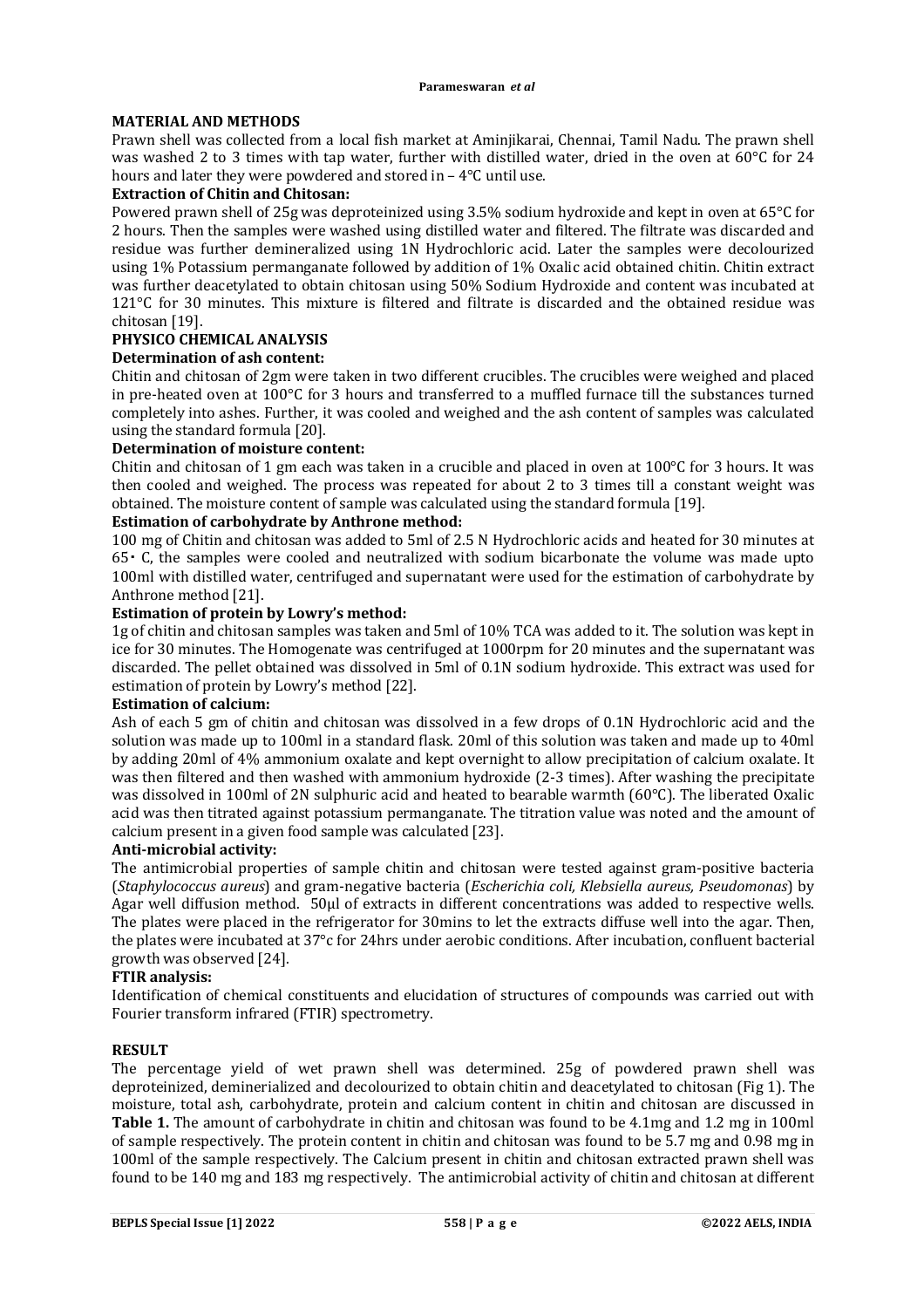#### **Parameswaran** *et al*

concentrations has a potent antibacterial effect against *E. coli, Klebsiella, Staphylococcus aureus and Pseudomonas* organisms (**Table 2)**. Various types of chemical bonds present in molecules can be identified using FTIR Spectroscopy by producing an IR absorption spectrum; molecular finger (**Fig 2, 3**). The frequency 1458 – 1591 is phenol ring, 600- 700 C-S linkage, 550-690 is halogen compound. The functional group detected using FTIR is presented in **Table 3.** 

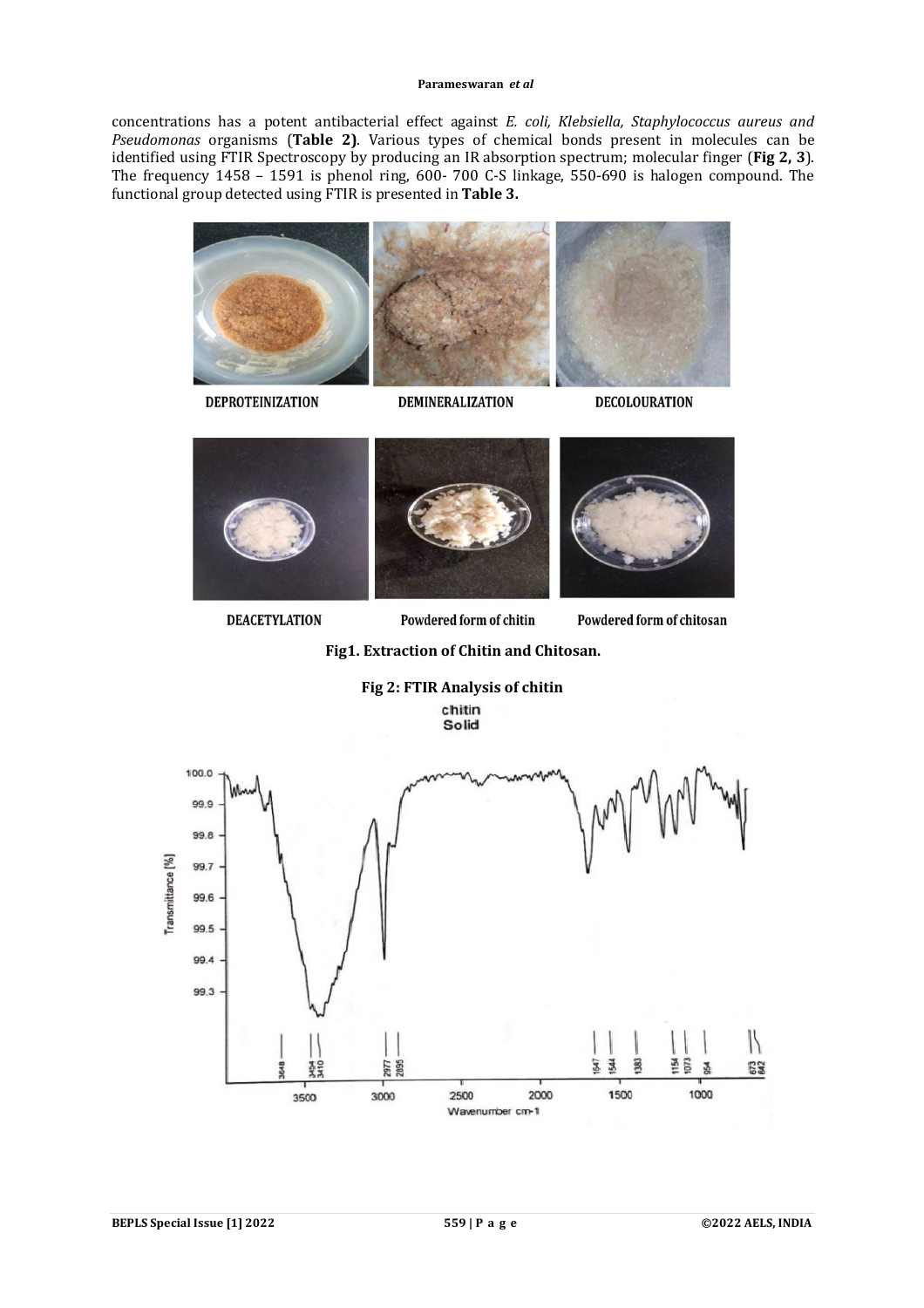### **Parameswaran** *et al*

# **Fig3: FTIR Analysis of chitosan**





# **TABLE 1. YIELD PERCENTAGE, PHYSICO CHEMICAL ANALYSIS AND PROXIMATE ANALYSIS**

| <b>SAMPLE</b> | YIELD<br>(%) | <b>MOISTURE</b><br>(%) | ASH<br>(%) | <b>Carbohydrates</b><br>(mg) | Protein<br>(mg)  | Calcium<br>(mg) |
|---------------|--------------|------------------------|------------|------------------------------|------------------|-----------------|
| Chitin        | 62.92        |                        | 105        | $4.26 \pm 0.20$              | $5.56 \pm 0.15$  | 140             |
| Chitosan      | 68.4         |                        | 113        | $1.03 \pm 0.15$              | $0.97 \pm 0.025$ | 183             |

Values were expressed as mean ± S.D for 3 different preparations.

| <b>Pathogens</b>      | <b>Concentrations</b> | Zones of inhibition (mm) | Zones of inhibition (mm) |
|-----------------------|-----------------------|--------------------------|--------------------------|
|                       | $(\mu l)$             |                          |                          |
|                       |                       | Chitin                   | Chitosan                 |
| Escherichia coli      | 10                    | 5                        | 10                       |
|                       | 20                    | 10                       | 14                       |
|                       | 30                    | 12                       | 19                       |
|                       | 40                    | 15                       | 23                       |
|                       | 50                    | 17                       | 31                       |
| <b>Klebsiella</b>     | 10                    | $\mathbf{2}$             | 7                        |
|                       | 20                    | 3                        | 12                       |
|                       | 30                    | 8                        | 20                       |
|                       | 40                    | 12                       | 25                       |
|                       | 50                    | 15                       | 32                       |
| <b>Staphylococcus</b> | 10                    | 12                       | 15                       |
| <i><b>aureus</b></i>  | 20                    | 13                       | 20                       |
|                       | 30                    | 15                       | 24                       |
|                       | 40                    | 20                       | 27                       |
|                       | 50                    | 24                       | 35                       |
| <b>Pseudomonas</b>    | 10                    | 7                        | 12                       |
|                       | 20                    | 9                        | 16                       |
|                       | 30                    | 12                       | 22                       |
|                       | 40                    | 17                       | 25                       |
|                       | 50                    | 20                       | 32                       |

# **TABLE 2. ANTIMICROBIAL ACTIVITY OF CHITIN AND CHITOSAN**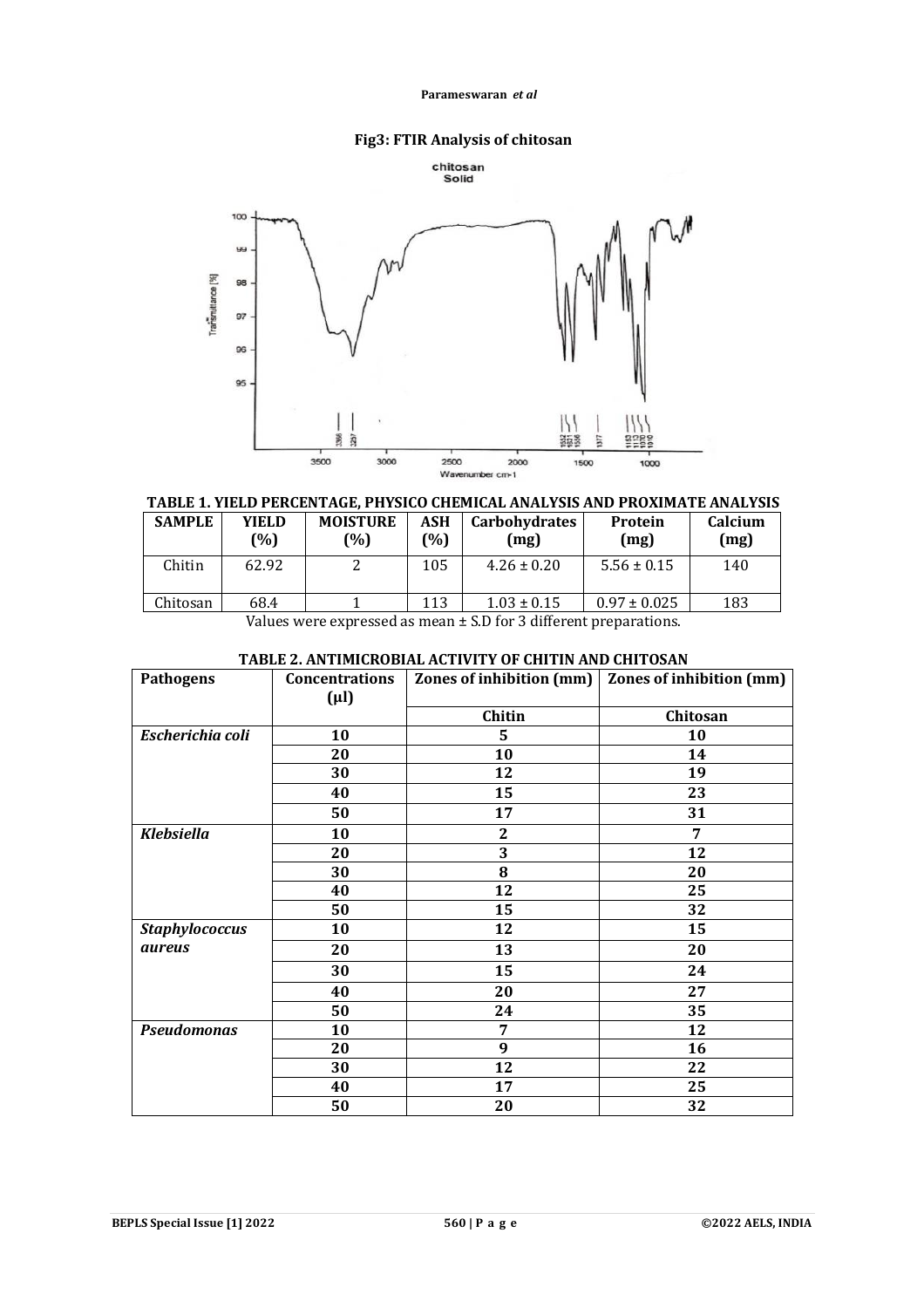| <b>BOND</b> | <b>TYPE</b>                  | <b>FREQUENCY RANGE cm-1</b> | <b>NATURE</b>       |
|-------------|------------------------------|-----------------------------|---------------------|
| $O-H$       | Hydrogen bonding             | 3200-3600                   | Variable, sometimes |
|             | Alcohol's, Phenols           |                             | broad               |
| $C = C$     | Alkenes                      | 1610-1680                   | Variable            |
| $C-H$       | Alkanes                      | 1340-1470                   | Strong              |
| $C-O$       | Alcohols, ethers, carboxylic | 1050-1300                   | Strong              |
|             | acids, esters                |                             |                     |
| $C-H$       | <b>Alkenes</b>               | 675-995                     | Strong              |
| $-C=CH$     | Alkynes                      | 2100-2270                   | Variable            |
| $C-H$       | Alkanes                      | 2850-3000                   | Stretching          |
| $N-0$       | Nitro compound               | 1556                        | Stretching          |
| $O-H$       | Alcohol                      | 3584-3700                   | Stretching          |
| $C-O-C$     | Alkenes                      | 871.82-671.233              | Weak                |

### **TABLE 3. FUNCTIONAL GROUPS DETECTED USING FT-IR IN CHITIN AND CHITOSAN OF PRAWN SHELL**

### **DISCUSSION**

The purpose of this study is to find solution for the dumping the waste into a renewable resource. Chitin and chitosan extracted from lobsters' shell source has shown the yield percentage of 35% and 41%, moisture and ash has showed 7.4, 0.73, 1.2 and 0.79%. Chitosan has antioxidant property and it can be used in pharmaceutical industry and tissue engineering**.** The proximate analysis of *Actinidia deliciosa* has higher fat and protein content than Persea americana fruit [25]. Chitin and chitosan extracted from marine organisms has antibacterial, antifungal, antitumor and antioxidant properties. Chitin is a natural polymer next to cellulose has more applications than the transformed to chitosan [26]**.** Different stretching vibration bands were observed in the range 3425-3422 cm-1 related to ν (N-H), ν (N-H), ν (O-H) and ν (NH2 ) [27]. Chitosan can be used as water treatment, as thickener in food industries, Column matrix, plant disease resistance promoter, anti-cancer agent, wound healing promoting agent, antimicrobial agent, preservation of fruit, cosmetics, artificial organs and pharmaceuticals [28].

### **CONCLUSION**

India generates approximately 9.5 million tons of shell wastes per year. Our project was carried out on a smaller scale. However, if extraction can be carried out on a larger scale, it could be an alternative to control environmental pollution by avoiding dumping of shell waste in our surroundings. Chitin and chitosan can be extracted from various kinds of crustaceans and arthropods and used as fibers, biofilms, insecticides, plant disease resistance promoters, wound healing promoters, antimicrobial and anti-cancer agents. Further, they can be utilized in various analytical techniques such as, in affinity chromatography matrix, gas-selective membranes and bioplastic.

### **CONFLICT OF INTEREST**

The authors declare that they have no conflict of interest.

### **REFERENCES**

- 1. Azofeifa D. E, Arguedas H. J, & Vargas, W. E. (2012). Optical properties of chitin and chitosan biopolymers with application to structural color analysis. *Optical materials*, *35*(2): 175-183.
- 2. Stossel, P. & Leuba J. L (1984). Effect of chitosan, chitin and some aminosugars on growth of various soilborne phytopathogenic fungi. *Journal of Phytopathology*, 111(1):82-90. .
- 3. Neyrinck A. M., Catry E., Taminiau, B., Cani P. D., Bindels L. B., Daube G. & Delzenne N. M. (2019).Chitin–glucan and pomegranate polyphenols improve endothelial dysfunction. *Scientific reports*, *9*(1): 1-12.
- 4. Lopez-Santamarina A., Mondragon A. D. C., Lamas A., Miranda J. M., Franco C. M., & Cepeda A (2020). Animal-Origin Prebiotics Based on Chitin: An Alternative for the Future. A Critical Review. *Foods*, *9*(6): 782.
- 5. Suryawanshi N., Sahu J., Moda Y., & Eswari J. S. (2020). Optimization of process parameters for improved chitinase activity from Thermomyces sp. by using artificial neural network and genetic algorithm. Preparative Biochemistry & Biotechnology, 50(10), 1031-1041.
- 6. Hosamani N., Reddy S. B., & Reddy R. P (2017). Crustacean molting: regulation and effects of environmental toxicants. J. Mar. Sci. Res. Dev, *7*(5):
- 7. Kanneganti M., Kamba A., & Mizoguchi E (2012). Role of chitotriosidase (chitinase 1) under normal and disease conditions. *Journal of epithelial biology & Pharmacology*, 5: 1
- 8. Bierbaum S., Nickel R., Koch A., Lau S., Deichmann K. A., Wahn U. & Heinzmann A (2005). Polymorphisms and haplotypes of acid mammalian chitinase are associated with bronchial asthma. *American journal of respiratory and critical care medicine*, 172(12): 1505-1509.